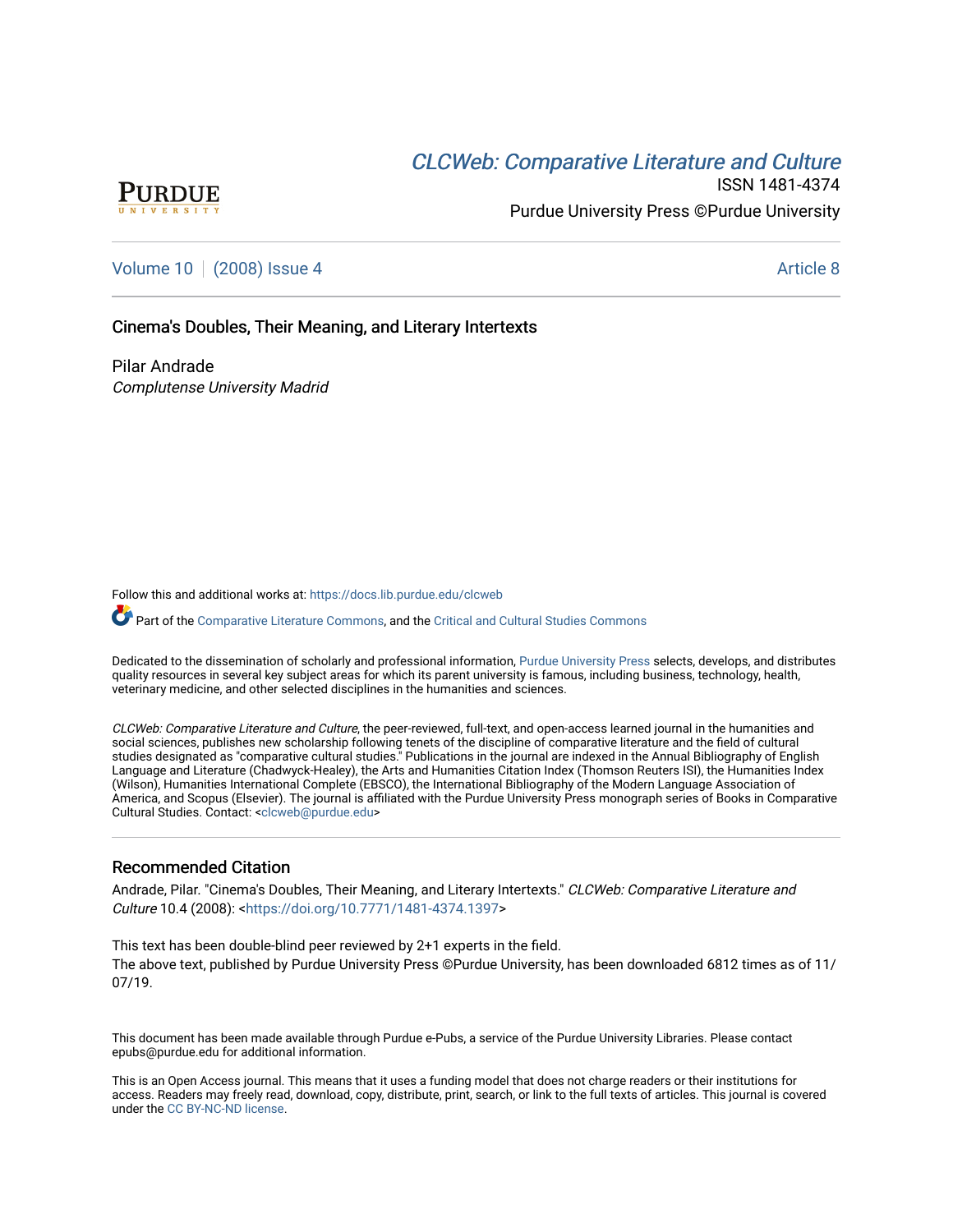**PURDUE** 

UNIVERSITY PRESS <http://www.thepress.purdue.edu>

### CLCWeb: Comparative Literature and Culture

ISSN 1481-4374 <http://docs.lib.purdue.edu/clcweb> Purdue University Press ©Purdue University

CLCWeb: Comparative Literature and Culture, the peer-reviewed, full-text, and open-access learned journal in the humanities and social sciences, publishes new scholarship following tenets of the discipline of comparative literature and the field of cultural studies designated as "comparative cultural studies." In addition to the publication of articles, the journal publishes review articles of scholarly books and publishes research material in its Library Series. Publications in the journal are indexed in the Annual Bibliography of English Language and Literature (Chadwyck-Healey), the Arts and Humanities Citation Index (Thomson Reuters ISI), the Humanities Index (Wilson), Humanities International Complete (EBSCO), the International Bibliography of the Modern Langua-ge Association of America, and Scopus (Elsevier). The journal is affiliated with the Purdue University Press monog-raph series of Books in Comparative Cultural Studies. Contact: <clcweb@purdue.edu>

### Volume 10 Issue 4 (December 2008) Article 8 Pilar Andrade, "Cinema's Doubles, Their Meaning, and Literary Intertexts"

<http://docs.lib.purdue.edu/clcweb/vol10/iss4/8>

Contents of CLCWeb: Comparative Literature and Culture 10.4 (2008) Thematic issue New Studies on the Fantastic in Literature Edited by Asunción López-Varela <http://docs.lib.purdue.edu/clcweb/vol10/iss4/>

Abstract: In his paper "Cinema's Doubles, Their Meaning, and Literary Intertexts" Pilar Andrade analyzes the figure of the double as an element of cinema. Andrade does not take under consideration films in which the double is considered merely as a clinical case with no mystery (for example as in David Fincher's Fight Club or Brad Anderson's The Machinist) or in which it is used as a useful piece to make the plot without referring to the fantasy world (as in Joel Schumacher's Bad Company); instead, Andrade focuses on films that make a clear connection between the alter ego and fantasy, including those where this *alter ego* is inside the hero/heroine or character and such films where the former and his/her double would live in a fantasy world as in science fiction. Andrade postulates that the double is a fertile theme included in the fantastic that has been chosen by many writers and film directors to deal with our fears and our anguish but also to embody our desires, although sometimes is has been a helping character as well. The presence of a double is perceived in most cases as a threat, an uncanny appearance, although sometimes the Doppelgänger can help. In many case he forces to question the rules of our ordinary judgement; his potential as a fantastic element rests perhaps on this effect and that is possibly the reason why he has inspired so many directors and writers in contemporary Western culture.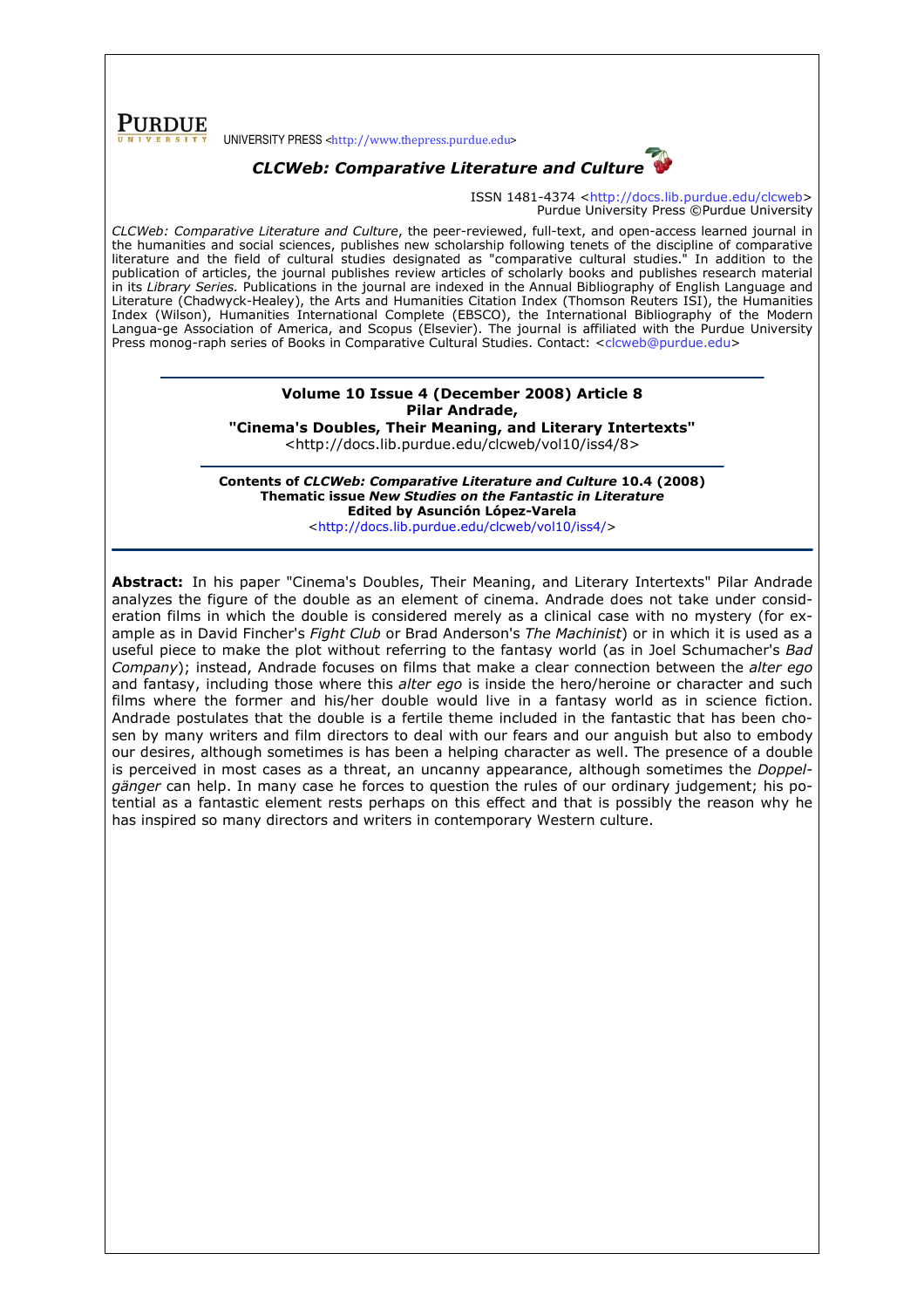Pilar Andrade, "Cinema's Doubles, Their Meaning, and Literary Intertexts" entity and page 2 of 9 CLCWeb: Comparative Literature and Culture 10.4 (2008): <http://docs.lib.purdue.edu/clcweb/vol10/iss4/8> Thematic issue New Studies on the Fantastic in Literature. Ed. Asunción López-Varela

#### Pilar ANDRADE

#### Cinema's Doubles, Their Meaning, and Literary Intertexts

What is fantasy? I propose this brief definition: the irruption of the unexpected in real life. In this way or similar ones defined by various scholars and authors and, in a wide sense, it can be a valid definition for the literary genre during the nineteenth and twentieth centuries. A definition that approaches the above one by Sigmund Freud is that of the ominous or uncanny (unheimlich): the strange irrupting in the quotidian pace of life and generating a feeling of both wonder and terror. Moreover, one of the most important fantastic themes is the double and the appearance of a double, in general, should be perceived as the irruption of an unexpected threat in real life. This fact concerns both identical doubles and resembling ones, and both objective doubles (external from the perceiving subject) and subjective ones (the subject with two or more identities). The fact that the irruption of a double causes certain unease or even a true terror is quite clear in literature, from Guy de Maupassant's The Horla to José Saramago's The Duplicated Man. This effect upon reception has been studied mostly by the psychiatrists.

Otto Rank was the first to relate the theme to anguish towards death or loneliness; he also suggested that the double showed lack of maturity and it meant a stage of regression to the narcissist self. Both notions of the double complete each other, as when the subject finds impossible to accept death, he/she develops an excessive love to himself/herself or an excessive fear of himself/herself. In both cases the psychological answer would be to produce another identical self, protector or enemy. Rank's theses were developed further by Sigmund Freud and related the double to several growth and maturity stages of the psyche. The double as a shield against death appears generally in childhood, while the double as castration or mutilation belongs to a phallic stage. The double unfolding continuously is linked to repetitive compulsion, simultaneously defensive and offensive, common to children and neurotic adults. The double as conscience or censorship must be placed in an adult or young stage in which the self generates an excessive super-ego. The adult stage can also generate a double as an expression of unfulfilled conscious or unconscious desires. Finally, the double may appear in adult stage also as a self-punishment brought about from the impotence of the subject. Some others such as Carl Jung or René Girard have added complementary or opposed reflections. Nowadays, psychiatry finds the phenomenon in patients who suffer from neurosis, multiple personality disorder, or paranoid delirium. But the double can also be contemplated from a different perspective, because it breaks, as the Romantics knew well, our usual perception of reality. With the presence or appearance of another self or "other," some important doubts emerge questioning first the identity of this double (who are you?), but also and as a counterpart, the very self-identity of the original (who am I?) and of his/her perception of reality (is what I am seeing real? Is it imagination, hallucination?). Thus, the double questions one of the three basic rules of logic: that of the non-contradiction. It makes evident that (being A the original and B the copy) the proposition "A is always equal to A and different from B" is incorrect. An exact copy of a human being works with another proposition: "A is always equal to A and equal to B." As Romantics discovered, a conscience splitting shakes the well-built system of rationalism, introducing new mental patterns, and with them, a new world to decode: the world of modern fantasy. Modern fantasy burst into nineteenth century fiction and continued in the twentieth century and is still prevalent in our age. It also opens out into the visual arts and, following the breach that George Mélliès had opened into the cinema.

In this article I analyze the figure of the double as an element of and in cinema. I do not take under consideration films in which the double is considered merely as a clinical case with no mystery (for example Fincher's Fight Club or Brad Anderson's The Machinist) or in which it is used as a useful piece to make the plot without referring to the fantasy world (such as in Joel Schumacher's Bad Company). Instead, I focus on films that make a clear connection between the alter ego and fantasy, including those where this alter ego is inside the hero/heroine or character, and those where the former and his/her double would live in a fantasy world as in science fiction. All of them show the presence of the ominous within everyday life and in the daily dose of rationalism. The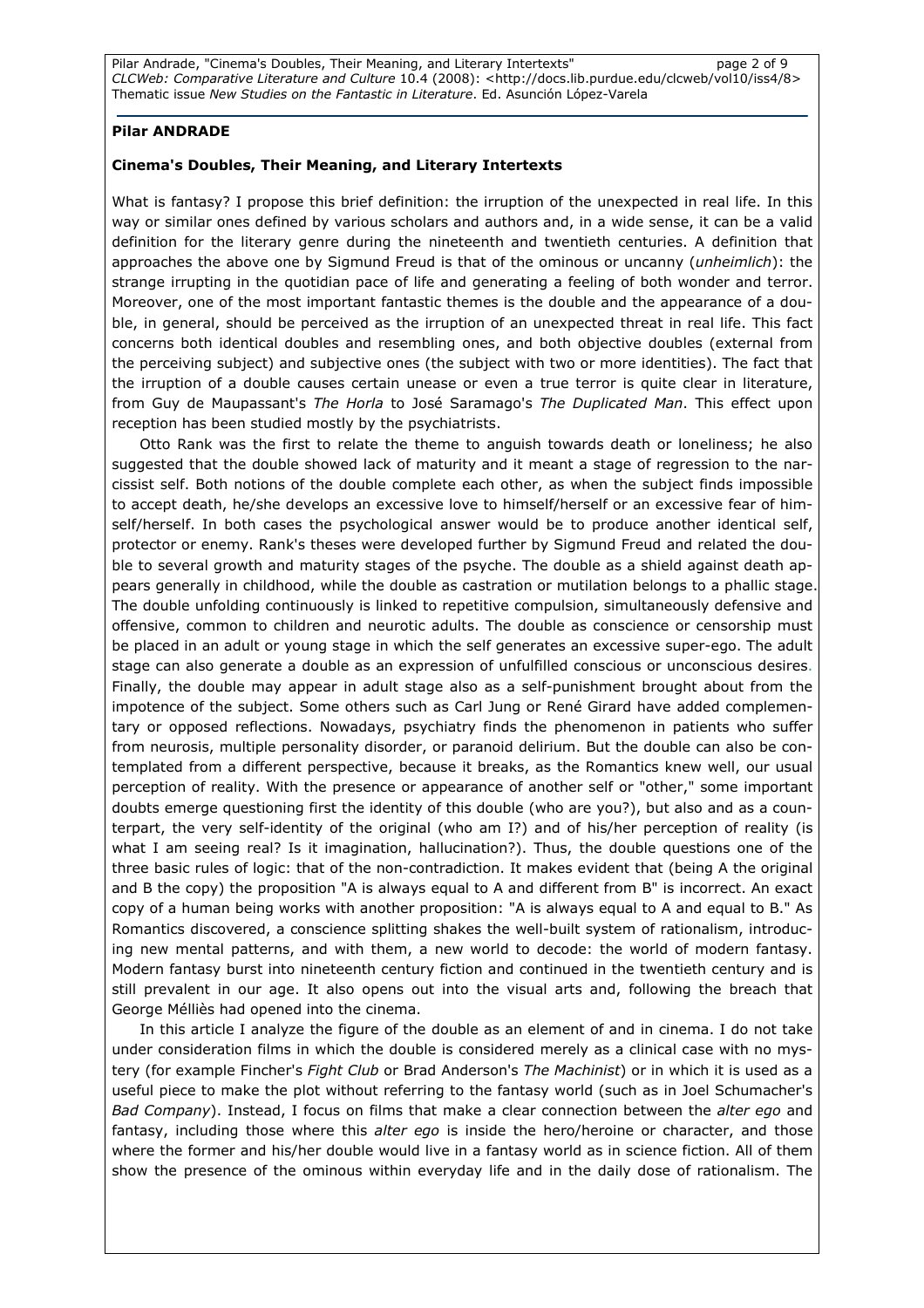Pilar Andrade, "Cinema's Doubles, Their Meaning, and Literary Intertexts" entity and page 3 of 9 CLCWeb: Comparative Literature and Culture 10.4 (2008): <http://docs.lib.purdue.edu/clcweb/vol10/iss4/8> Thematic issue New Studies on the Fantastic in Literature. Ed. Asunción López-Varela

classic and first film story of the Doppelgänger is Stellan Rye's 1913 The Student of Prague (Der Student von Prag). It takes place in this city imbued by mystery (remember the Golem, this other artificial self, an ancestor of Frankenstein), where the young student Balduin (Paul Wegener) faces his double in the rise to wealth and seduction. This story may be considered either the hypotext of several other filmic texts or the hypertext of a group of romantic and postromantic literary texts. It is a hypotext because it will be the reference text to create visual double stories; it is a hypertext because it takes and mixes together elements from these literary works and fixes them in a very convincing narration. The literary intertexts come from Chamisso, Hoffmann, Musset, and Poe. From Hoffmann, Rye takes the importance of the reflection, which will come to life in the first sequence. Hoffmann developed the idea in The New Year's Eve Adventure: a man called Spikher, married to a motherly woman, gives his reflection to a wicked but seductive woman. Some scholars interpreted the story proposing that the division real body versus body reflected comes from the contradiction between the two opposite women and the inability to make a choice that the protagonist shows. In any case, this tale uses the old theme of the image in the mirror meaning the soul of a person, enriching it and placing it simultaneously in a romantic and modern context. For his part, Chamisso is implicit in the film, as much as the theme of the shadow, a variation of the reflection, and the theme of the diabolic pact, which has an important function in his Peter Schlemihl. In this text Chamisso combines both elements to create a fascinating a magic adventure in which the hero, Schlemihl, sells his shadow to a grey evil man in return for a "bag of plenty." Rye took the image of the diabolical dealer who gives money for souls (reflections or shadows), adding a slight Jewish touch (as the action takes place in Prague and one episode is even set in the Jewish cemetery) with the long pointed beard and a black and shabby frock coat.

Another intertext for The Student of Prague is "December Night," a poem by Musset about a strange orphan dressed in black who looks like a brother and shows up in the most important moments of his life. Rye quotes Musset's text many times and finishes his story using the same ending employed in the poem: the double sits on the tomb of the literary original -- gently consoling it -- as he is the only survivor, although in the film he sits there with a queer expression. Finally, Poe provides the most apparent meaning to the filmic double, through his famous tale William Wilson. In this tale the *alter ego* symbolizes the conscience (or the super-ego), a kind of twin which reminds us of Pinocchio's harassing conscience, Jiminy Cricket. He is always there to denounce the mean behaviour of the original, whispering (he is unable to speak loudly for he is only a mental voice!) but in public. Rye's double acts in a similar way, in private: he is first seen after Balduin has written a *billet doux* to seduce the countess who is already engaged to a nobleman; then he will appear every time Balduin tries to go on with his love affair. And although we could think it is kind to try to prevent someone from having an immoral behaviour, nor Wilson neither Balduin consider the double as a friend, but rather as an enemy: "I can be known as Baldouin, but my real enemy is my image reflected," says Balduin even before the duplication. In addition to this obvious meaning, Rye's double is ambiguous enough to offer other connotations. The double can also be contemplated as honour, if we trust one of the interpretations given to Schlemihl's shadow: a man without a shadow (without honour) is a fallen man, worthless to society. In the film, Balduin would have sold his reflection (his honour) and that is why when he promises to the old count not to kill the offended fiancé: his word has no value, and, indeed, his double will kill his fiancé.

This leads us to the last semantic clue that lies in Rye's double: death. Not only the double kills his opponent, but also Balduin will murder the copy -- and therefore he will murder himself, as in Poe's tale. The student was not mistaken when he felt horror the first time he saw his double, as this one bore death. The scene in which both play cards together as opponents prefigures the ending of the film: the double wins, the game and the life. In this sense we could also think about supplanting which is a final effect of some double outlines: in Andersen's The Shadow, for instance, the original will be completely taken away, and in Dostoïevsky's The Double the original Goliadkin is the victim of a real process of mobbing led by his other self and finishes entering a mental hospital. The Student of Prague is, then, an example of narration in which reason and logic are unable to explain and justify facts. The final prosecution in the streets of the old city symbolizes clearly the mental disease of the hero, who loses his grip on reality.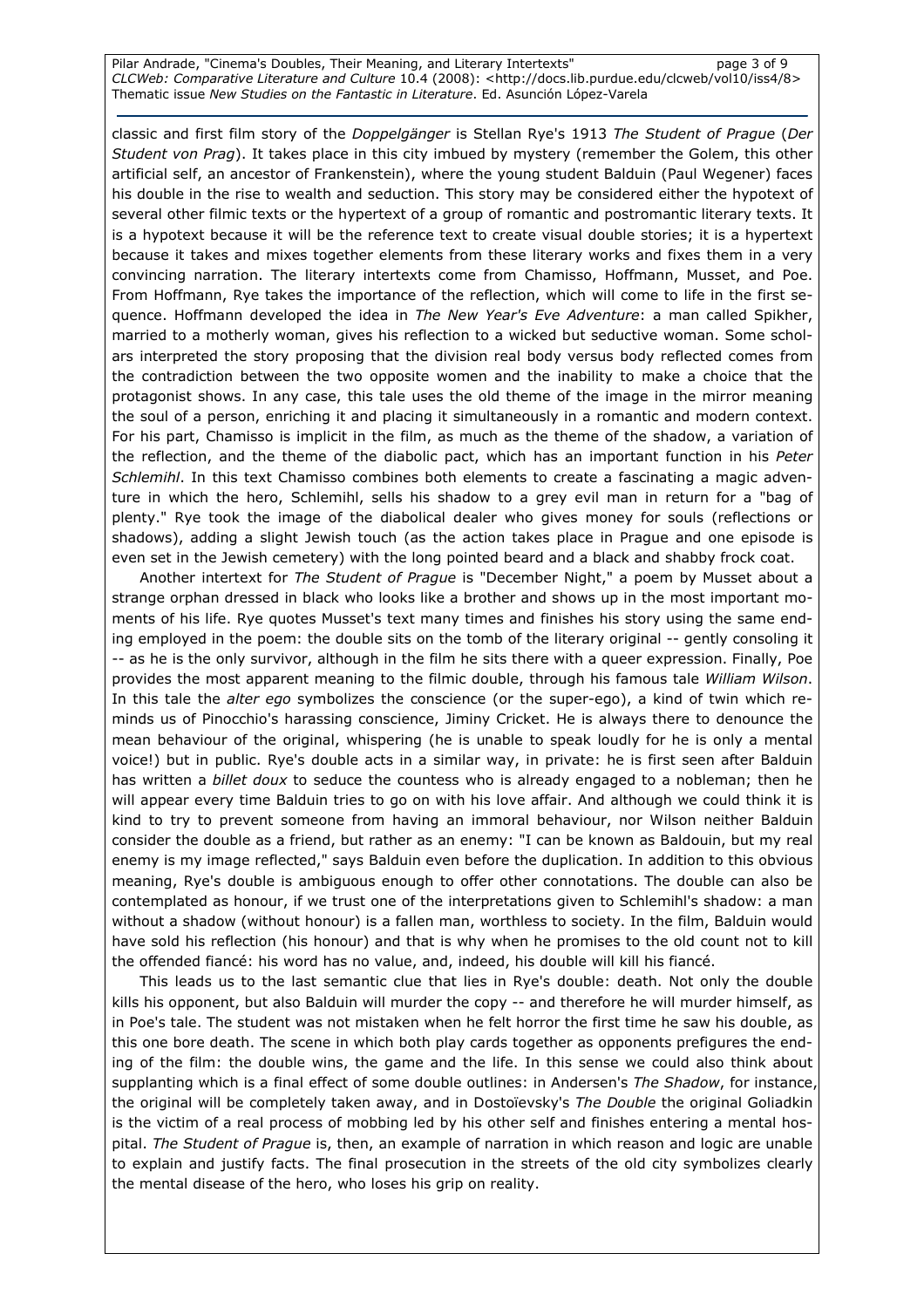Pilar Andrade, "Cinema's Doubles, Their Meaning, and Literary Intertexts" entity and the page 4 of 9 CLCWeb: Comparative Literature and Culture 10.4 (2008): <http://docs.lib.purdue.edu/clcweb/vol10/iss4/8> Thematic issue New Studies on the Fantastic in Literature. Ed. Asunción López-Varela

On the opposite side we can find texts where the author has chosen a rational explanation. In these cases the notion of "fantastic" fits in with the definition of the term given by Tzvetan Todorov: the fantastic happens when we are not sure if something is real or just imagination. This point of view is developed mostly in the genre of the thriller and we can find an excellent sample in Alfred Hitchcock's Vertigo, based on the French novel D'Entre les morts by Pierre Boileau and Thomas Narcejac. In the first part of the film a woman called Madeleine (Kim Novak) appears to be possessed by a dead woman whose portrait she venerates. In the second part Madeleine is supposedly dead (she fell from a bell tower); another woman, Judy, bearing the same physical features and a similar voice, is found by the policeman (James Stewart) several months later. The first phenomenon can be explained resorting to the genes: Madeleine might be a distant relative of Carlota, the woman in the portrait. But how could we explain the second fact? How could a person be an exact copy of another, unless she is a twin or a clone? And in this film she is neither of such. Hitchcock has untangled the mystery with his celebrated cleverness, adding the well-known ending: Madeleine-Judith are the same woman, having deceived the police pretending to be the wife later murdered. The female character acts then as a double reincarnation of another woman and as a double of the murdered wife, but also as her own double because she was indeed the murdered woman. When the policeman first meets her she is overall a lovely woman; when he meets her later, she is the double of this lovely dead woman. This implies two delusions for the policeman: first, he is mistaken when he thinks Madeleine is his client's wife and then he is mistaken when he thinks Judy is a woman different from Madeleine. In addition, he is wrong at the beginning thinking that Madeleine is someone's reincarnation. All these mistakes in the interpretation of facts will cause the real vertigo, representing the anguish towards an uncontrollable gnoseology. Reality slips out of the hands of those who want to decipher it with rational weapons. Eventually, as we mentioned before, the policeman happens to know the truth: he could not reasonably be deceived by a woman. This would have been too hard to accept. In any case, double and fantasy are here used together beneath this perfectly symbolic title, Vertigo, that points not only to a physical disability or to the somatic display of a psychological trauma, but also to the incapacity to see clearly and to interpret lucidly the reality. Hitchcock's film deals with an "objective double," that is, a double not of the main character who provides the main point of view, but of a secondary character: a woman (the object of the male glance).

An interesting novel that offers also a plot about an objective double is Bruges-la-Morte, written by the Belgian author Georges Rodenbach at the end of the nineteenth century. In this text a man married to a woman with beautiful red hair loses his wife but meets another one, red-haired as well. The second woman is then a double of the first, as she is used to replace the former or to replace the void left by the former. But when the second woman breaks the rule that forbids her from touching the dead woman's hair, the husband's violence bursts forth and he kills his new wife. As in Rye's film, the double is a threat that must be excluded from society, in this case because of a sacrilege she makes unwillingly. Otherwise, the fantastic is set here in a misty town so as to fit with the doubts about our perceptual ability, thus allowing the rise of mystery.

If we look for a commitment between rational explanation and magic event defying the rules of logic, both in the same story, we can think of Christopher Nolan's The Prestige. This film is a hybrid example of doubles where the audience must accept both the rational and the irrational or supernatural approaches because there are two doubles who struggle for the best magic trick and whose rivalry will lead them to create the most amazing trick of disappearance. However, their two tricks have different mechanisms: one of them is based on help by a twin while the other works with a magical engine that literally duplicates a person. The theme of duplication invades the plot: the two magicians have similar aims and goals, even if their moral evolution will be contradictory; one of the magicians has a twin; the other magician creates clones with his engine and, after each representation, kills his clone to prevent the trick from being discovered. As a matter of fact, the natural double helps to build a healthy life, while the artificial double serves self-destruction. Several themes related to the *Doppelgänger* take place through these elements: the part of goodness and wickedness lying in the human being, the strong union that ties the couple of biological twins, and also the tragic doom that threatens the double's life. This last feature is not so common, per-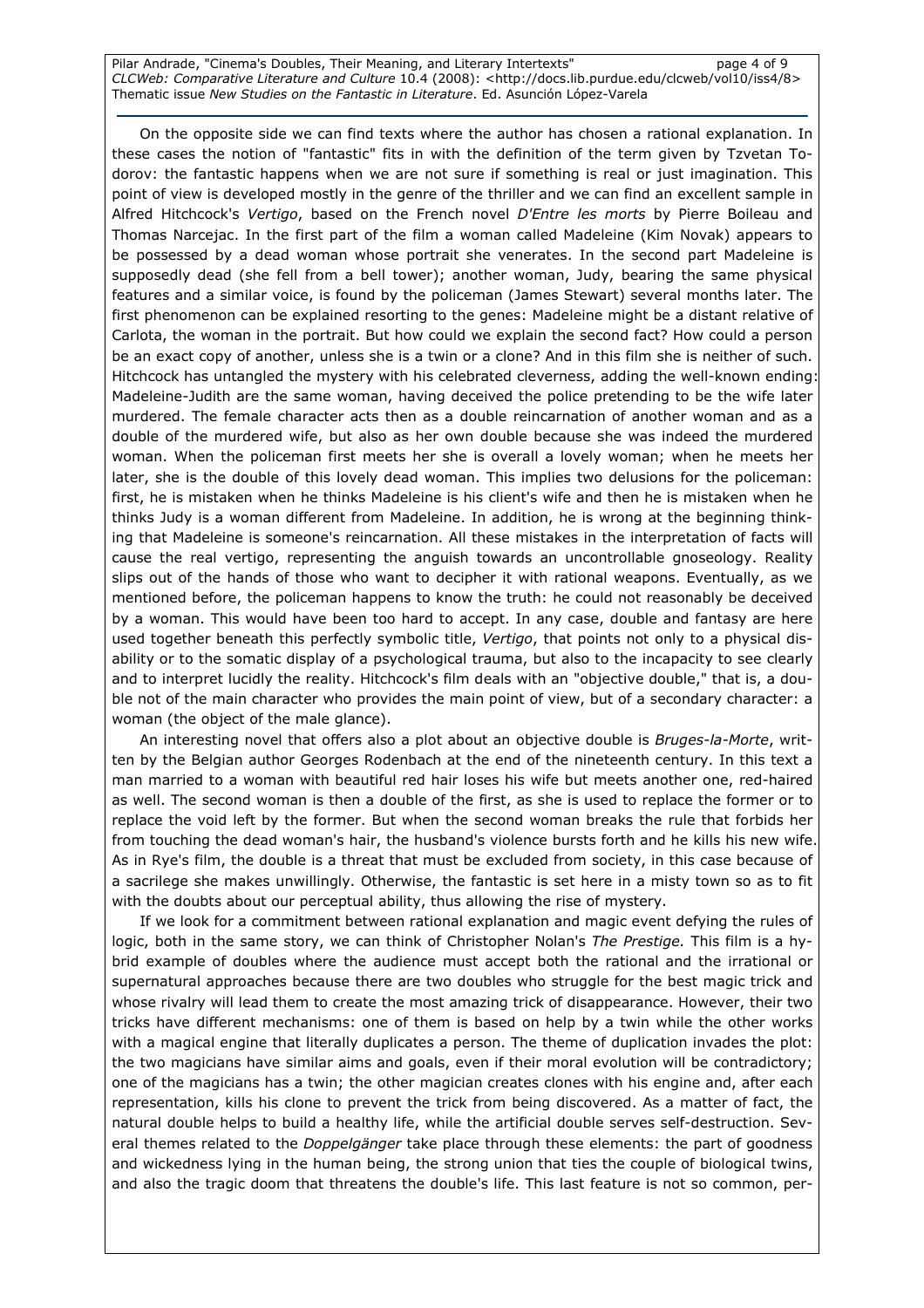Pilar Andrade, "Cinema's Doubles, Their Meaning, and Literary Intertexts" entity and page 5 of 9 CLCWeb: Comparative Literature and Culture 10.4 (2008): <http://docs.lib.purdue.edu/clcweb/vol10/iss4/8> Thematic issue New Studies on the Fantastic in Literature. Ed. Asunción López-Varela

haps it is less frequent than the one that forces the original to withdraw, but it runs along the whole film from the beginning. In fact, the heap of top-hats spread on the floor, in the first shots, pictures sadly the handful of clones that will be killed in a savage way, drowned in a fish tank, by the evil magician (Hugh Jackman). The double is sacrificed in order to keep the secret of the trick, as in primitive cultures twins were sacrificed to prevent rivalries and disorders that might arise from their existence.

A special cinematographic case of the double's theme is offered in The Double Life of Veronique by Krzysztof Kieslowsky (1991). The film takes place in an ambiguous way, not in the two fields of fantasy and reality simultaneously, like in The Prestige, but in a field between them. It tells us about the life of two similar young girls, Polish and French, respectively (both played by Irène Jacob), who never meet but have a strange feeling of not being alone, as if they were always supported by another person. Each girl has the hunch that someone, a thousand kilometres far away, has the same thoughts and wishes, and even the same glamorous projects for life. Secret affinities have been established between them that only one, in the end, will discover. The plot develops in the romantic tradition, but dissolves simultaneously into the modern world serving as the film's frame and scenery. Another interesting feature in this case is that destiny or a mystic power binds the two people together for a noble reason: one of them will give the other enough data to choose correctly in life and to avoid death. The experience of the first will serve the second to skip a dangerous path. The first girl, the Polish one, dies of a heart attack when she is performing in a concert: she was not able to learn enough to realize that, for her, a more relaxed job would have saved her life. Then the second girl, the French one, will receive an anonymous black shoelace -- belonging in fact to the Polish girl's folder of music notes. The symbolic meaning or the hidden sense of that shoelace comes up when it is placed on the French girl's cardiogram, exactly over the line that describes the beats of her heart.

Establishing this link between the two Veronikas, Kieslowsky could also have tried to reflect on the search for the other, meaning the search for anything that stands out of the solipsistic sphere of the self. Both characters are confused and unsympathetic human beings, whose only light is the feeling of not being alone: it seems that only when they discover the other's reality (in the French girl's case), they do assume their own identity and the existence of the "other." In the same way as Hitchcock's semantic gist was fixed to the spiral as metaphor, here it is the variety of lenses and glasses that mediate vision. From the beginning the eye of the camera, identified with one character or the other, perceives the objects in an inverted, deformed or imperfect way. This does not happen very frequently but it does so at crucial moments of the film. These defects of vision lead, on the one hand, to the mediated perception of the world each girl has, since they see through the other's vision; and on the other hand, to the idea that each one is the reflection of her alter ego. The deformed image suggests then the soul's affinity, the mysterious correspondence between the girls, the Polish one and her double, or vice versa.

In literature the beneficial double seems to be less frequent. A valuable instance could be the novel The Secret Sharer by Joseph Conrad. In this book a ship captain has to prove his skills in a new ship and with a new crew. Unexpectedly a man comes at night to the ship and is hidden by the captain in his cabin; some clues in the text allow us to suppose that he is the captain's double. He will stay with the original, hidden from the crew, until the test of competences has been passed, that is, until the captain has saved everybody from a certain shipwreck. A psychological interpretation would indicate how, in this novel, the double is a mental creation of the hero, who has a trial to overcome and needs to prove his authority. The double would be the embodiment of the fear and weakness he feels. That would also explain the fact that, when the test is over, the double disappears. It would even allow a Freudian interpretation, because the first time he sees his double, the hero thinks that he is a kind of beheaded body, and mutilation/castration, according to Freud, symbolizes fear of the powerful father (authority), or fear of death. This double is also a beneficial one, similar to Kieslowsky's example: while he is there, he helps the protagonist not to feel lonely and relieves the anguish of being under pressure. And when he leaves, his hat, a white hat on a shadowy sea, helps the captain to dodge the dangerous and symbolic black reefs.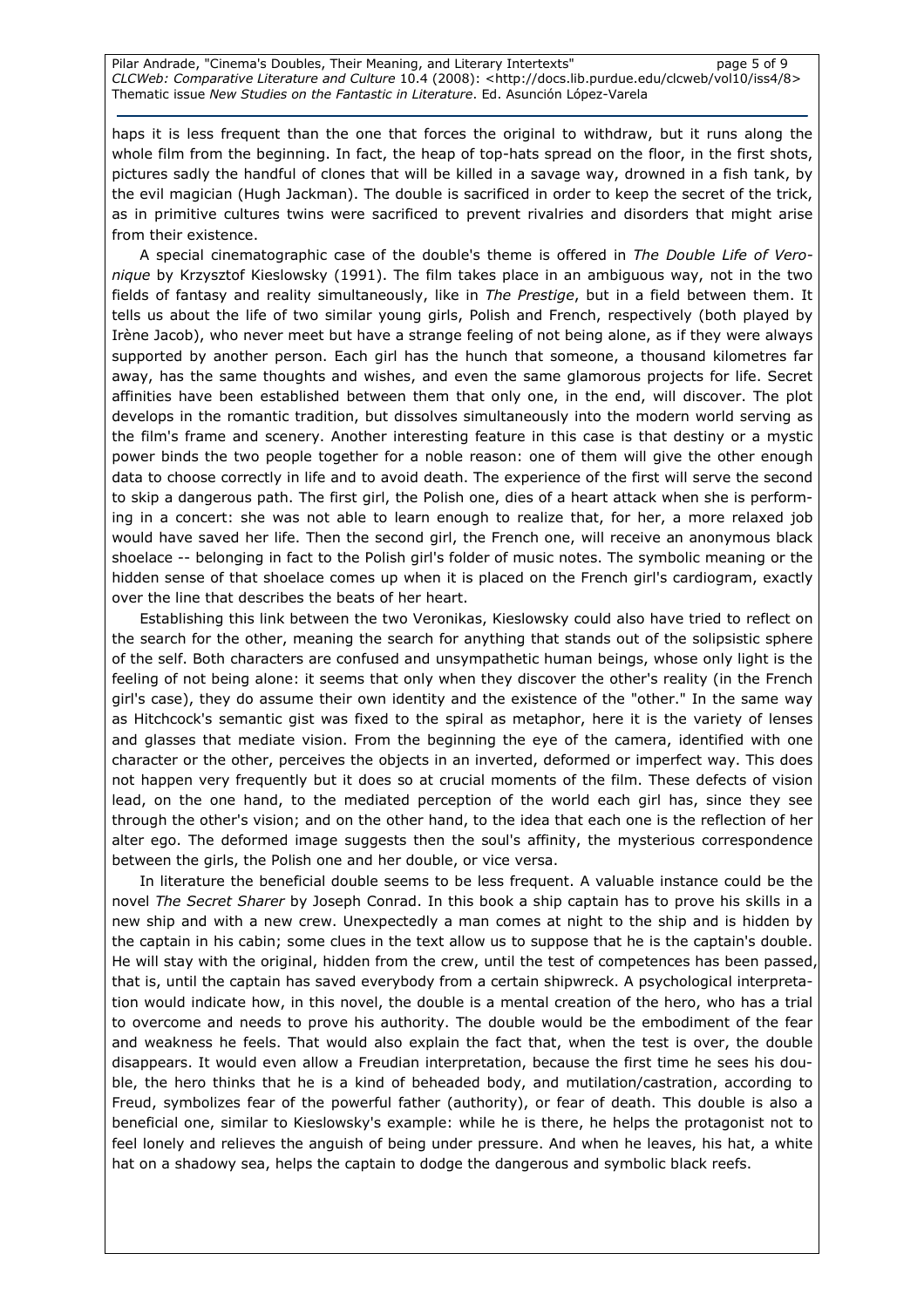Pilar Andrade, "Cinema's Doubles, Their Meaning, and Literary Intertexts" https://www.page 6 of 9 CLCWeb: Comparative Literature and Culture 10.4 (2008): <http://docs.lib.purdue.edu/clcweb/vol10/iss4/8> Thematic issue New Studies on the Fantastic in Literature. Ed. Asunción López-Varela

Another and particular group of double stories are those which either offer a rational solution inside their own fictional universe or those that do not need this solution at all. This happens of course with the old marvellous tales and legends (which, by the way, would be out of Todorov's definition of the fantastic) and also with science fiction. In this last genre, robots, cyborgs, and other replicants that deal with human dreams and aims and which are, in this sense, doubles, the more usual alter ego is represented by the clones. Michael Bay's striking utopia (or distopia?) of society in which a colony of clones are used as organ banks or hired wombs, in his film The Island, shows the fact that concerns us here: the apprehension that links genetic manipulation that creates clones and natural manipulation that creates twins. The same reluctance commented on previously towards two equal brothers lies behind a couple of clones. The horror towards another self emerges also when someone in confronted with his/her clone, even if he has requested it, as in this film. The scene in which the original Tom Lincoln (Ewan McGregor) finds his clone Lincoln 6 Echo (his "life insurance") at home illustrates this phenomenon. Again, in this case the original will react wickedly, trying to kill this harmless "Doppelgänger despite himself."

On the contrary, in literature the theme of cloning has not been frequently explored, with exceptions such as J.H. Rosny's L'énigme de Givreuse (1917) and Ken Follet's popular Third Twin (1997). Yet another theme very close to this one has been more fortunate in literature: supplanting, and many authors dedicated their efforts to write about doubles who supplant originals. In Plautus's Amphytrion, and his at least thirty-eight different literary versions to Anthony Hope's Prisoner of Zenda, supplanting often raises questions which are similar to these noted in the former double stories, although the frame of the text is comedy where tragic nuances are mixed with comic effects as gods are taking part in the comedy. This happens overall in the scene in which Jupiter appears before Amphitryon. The god has previously seduced the man's wife, under Amphitryon's guise, and now wants to mock the harassed husband who cannot understand. His fury and his amazed attitude do not make us laugh, like in the scene where the servant Sosia faces his own double. The clone, even if he is a god as in this case, is perceived as negative for he has lain with the wife. A variation of supplanting might be the changeling, which in West European folklore occurred when the offspring of a fairy, troll, elf, or other legendary creature that has been secretly left in the place of a human child. A well-known example occurs in Shakespeare's A Midsummer Night's Dream, where Titania and Oberon are fighting over the possession of a changeling boy, and because of their argument, nature is in upheaval, and all the subsequent action of the plot ensues. Other examples are Yeats's poem "The Stolen Child," Mew's The Changeling (1916), Lovecraft's Pickman's Model (1927), among many others. Frequent episodes of changeling occur in the Star Trek series.

Supplanting literary stories may then be considered not only intertexts of supplanting film stories, but also intertexts of clone film stories. Perhaps The Prince Ganzgott and the Singer Halbgott (Arnim, 1818) would be a remote ancestor of The Whole Town is Talking (John Ford, 1935). Also related to the supplanting theme are the stories about soul exchange. The tale The Distances by Julio Cortázar or Story of the Late Mr. Elvesham by Wells deal with this subject. In the first story the soul of a rich and bored girl goes to a body of a wretched poor woman; in the second one, a young student finds himself in the body of a wealthy old man who wants to live longer. The bored girl will then know the struggle for life; the old man, now young, will die shortly afterwards in an accident. Cortázar's tale wants to be not only a curious story but also a social reflection and even a meditation on chances in life. Well's tale is rooted in the romantic tradition and deals with the human desire to avoid death, at any price. And there are also texts in which no rational explication is provided but which do not belong to the science-fiction genre, because they take place in a perfectly known and ordinary environment. They could be considered "neofantastic" stories, in the sense Alazraki gives to this word. A baroque example is O Homem Duplicado, a novel by Saramago. In this text the original, Tertuliano, who lives in a modern city, makes up his mind to murder his double because he will not let people know that he is not unique -- he is a moral coward, the narrator says. We can think that Tertuliano is in fact refusing alterity in the big modern city, otherness represented by his alter ego and by his nice girlfriend; as we know, contempt for alterity is paradoxically a common phenomenon in the contemporary megapolis.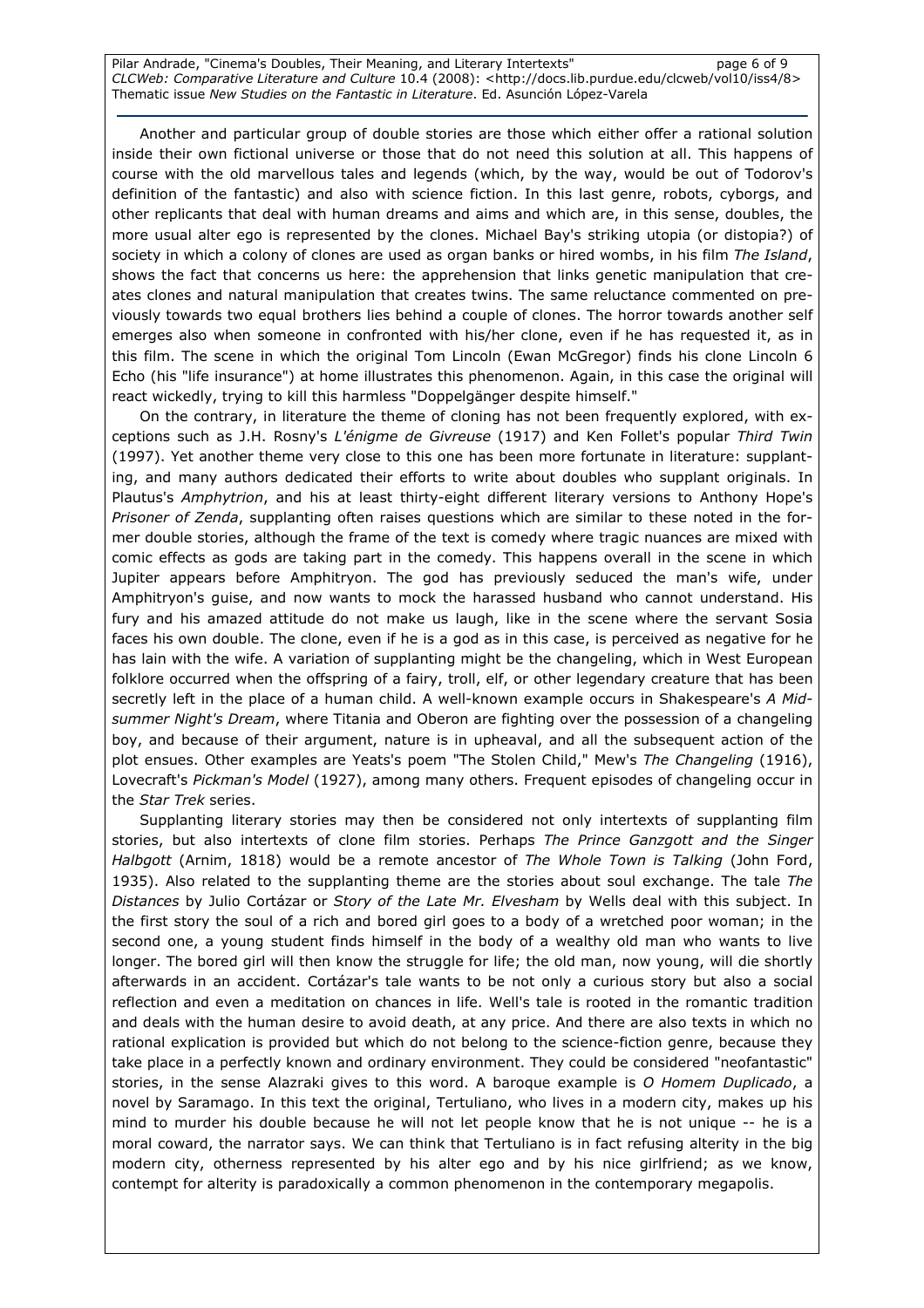Pilar Andrade, "Cinema's Doubles, Their Meaning, and Literary Intertexts" entity and page 7 of 9 CLCWeb: Comparative Literature and Culture 10.4 (2008): <http://docs.lib.purdue.edu/clcweb/vol10/iss4/8> Thematic issue New Studies on the Fantastic in Literature. Ed. Asunción López-Varela

Under the label of "double" is not only included *autoscopy*, which embraces all the types I discuss here, but also double identity, that is to say, the cases in which the same person bears two identities inside her/him. The prototype of this kind of texts is Stevenson's Strange Case of Dr Jekyll and Mr Hyde I referred to previously and a very similar plot is developed in Théophile Gautier's Le Chevalier double (1840). Gautier tells us about a knight having two tendencies inside him, the good and the evil, until the day he can fight and kill the bad tendency embodied in a red knight. This outline would also be used by Italo Calvino in his work called Il visconte dimezzato (1952). A more modern version of the psychological combat in a New York dwelling is represented in The Jolly Corner (1908) by Henry James. This text bears many autobiographical elements but it can also be interpreted as a psychological adventure about a man who comes home after a long stay abroad and finds his double in the abandoned family house. He wonders what he would have been like if he had stayed there instead of going away and concludes that he would have been like his double, a tragic and sad man. The process of going through the other virtual life (embodied in the ghost-double) helps him to understand that he made the correct choice. As we can see, doubling very often means a *descensus ad inferos*, providing in James's case the strength to bear the rest of his life, and to find the woman he loves. This plot is interesting to me because, even if it is not a pure example of double identity, it deals with the virtual possibilities that lie in a human destiny and reflects on the nostalgia or the guilt left by non-accomplished possibilities.

In cinema, the most famous film about the double identity is perhaps Psycho, an unforgettable analysis of a multiple personality disorder. But as I mention at the beginning of my paper, I am not focusing on stories in which the double is a clinical case, for they do not wholly belong to the fantastic. Other interesting films such as Primal fear (George Hoblit, 1996) or, more recently, Unknown (Simon Brand, 2006), deal with similar concerns but must also be placed outside the fantastic. On the contrary, plenty of fantastic stories indeed are stories about possession. The history of film offers many interesting examples, from Das Testament des Dr. Mabuse (The Testament of Dr. Mabuse) by Lang to Session 9 by Anderson. They are all significant because they use cinematographic resources to solve problems that concern the fact that one person (one image) is really two (although the same image). Perhaps Hoblit's provides the wittiest solution in his film Fallen. The first important feature in this film is the methods used to create an atmosphere of reality in which the supernatural event will take place. These methods come from realist literature which developed close descriptions of the environment, extradiegetic or homodiegetic narrators, common and real places, allusions to quotidian life, and so on. Hoblit uses similar resources and locates the action in a New York or a slum in the U.S.; he also profits from the classic frame provided by police stories. Perceived naturally by the audience, the presence of the police, the night, the wet streets, and the sound of sirens replace descriptions and banal dialogues. In this real world of a conventional reality arises the unexpected. The most important feature of the film is the use of specific cinema resources to solve identity problems, as suggested before. Hoblit uses voice-over in an original way to make the audience think that this voice belongs to the character on the screen, when it really belongs to a kind of spirit whose comments run all over the film. We could presume, then, that the policeman (Hobbes, interpreted by Denzel Washington) who is telling the story, is guilty or even that the plot is about corruption. The end shows that two identities have to be dissociated: the devil's spirit who makes the comments and the policeman, who is trying to kill the first. Although if the dissociation is not easy to discover, Hoblit has added another element which gives provides clue to help understanding: the image. Increasingly, he introduces a deformed image every time the spirit looks around and every time the camera looks through him. The difference between this anomalous glance and the normal one gets clear when the spirit possesses a cat and the camera has to approach the floor (a technique which could be related to the great story of possession in Kubrick's Shining).

At this point I cannot but mention the master of queer worlds, the creator of disconcerting and nightmare atmospheres, David Lynch. Obviously the double is an obsession to him and remains tightly related to these odd worlds. Like Hoblit, he leans sometimes on a thriller to start the story. In Twin Peaks, for instance, two murders start an enquiry that will end abruptly when a very different plot begins. And we can add other techniques of characteristic of fantastic and horror cin-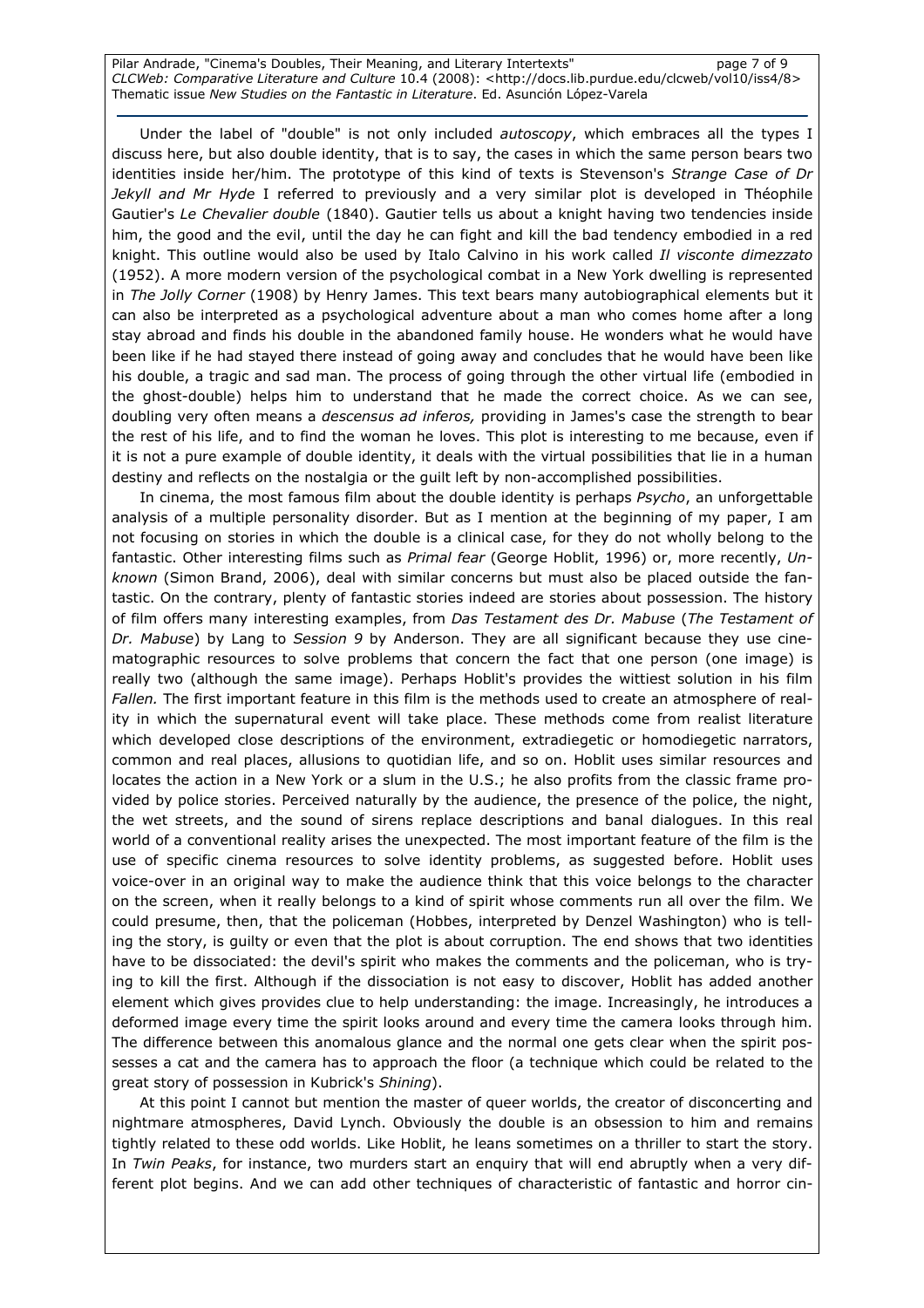Pilar Andrade, "Cinema's Doubles, Their Meaning, and Literary Intertexts" page 8 of 9 CLCWeb: Comparative Literature and Culture 10.4 (2008): <http://docs.lib.purdue.edu/clcweb/vol10/iss4/8> Thematic issue New Studies on the Fantastic in Literature. Ed. Asunción López-Varela

ema, such as music, range restriction, quick zooms on an object or face, adequate lighting effects or intelligent chiaroscuros, the climate created at night, etc. Lynch has also a very personal technique to create supernatural situations: he associates two images, apparently disconnected, that can be inserted in an ominous world parallel to the real one. It is not exactly the equivalent of a literary metaphor (there are indeed filmic metaphors of this kind) but of an irrational analogy used with a clearly fantastic aim. The film maker, like the surrealist poet, wants to introduce suprareality into the real world of the plot. We can see this trick in, for instance, the scene with the old couple in Mulholland Drive. The way they laugh after they have seen off the young protagonist is exaggerated and by no means motivated by the previous events. This laugh, in fact, connects with the unreal realm, the pure fantastic, represented also with the usual symbols of Lynch's work: blue objects, the theatre, the dwarf, etc. However, the matrix of Mulholland Drive and Twin Peaks is the double. In both movies the two main characters are women, different and complementary. Throughout the story they will become connected and, particularly in the first film, the couple appears to reflect a twin relation. That is the reason why when they split up one of them must die - tragedy is always prowling around in twins' stories. Lesbianism in this film seems to subsumed under the double's theme, and from there it leads, paradoxically, to a reflection about unity, because attraction for the other means at last attraction for oneself, a narcissist tendency and, as a result, death-drive, out of the reality. We can also point here, however briefly, to another important duplication: the more intellectual one made between the author (the real man) and his alter ego (the writer or director). Borges in literature, Cukor in cinema (A Double Life, 1947) have given good examples of the complexity of this variation, and some decades ago, King wrote The Dark Half, anchored in the fantastic and quickly adapted to the screen by George A. Romero (1993).

In conclusion, the double is a fertile theme included in the fantastic that has been chosen by many directors and writers to deal with our fears and our anguish but also to embody our desires, although sometimes is has been a helping character as well. The presence of a double is perceived in most cases as a threat, an uncanny appearance, although sometimes the *Doppelgänger* can help. In many case he forces to question the rules of our ordinary judgement; his potential as a fantastic element rests perhaps on this effect and that is possibly the reason why he has inspired so many directors and writers in contemporary Western culture.

#### Works Cited

Alazraki, Jaime. "¿Qué es lo neofantástico?" Mester 19.2 (1990): 21-33.

Anderson, Brad, dir. Session 9. London: October Films, 2001.

Anderson, Brad, dir. The Machinist. Madrid: Filmax Group, 2004.

Bay, Michel, dir. The Island. Hollywood: DreamWorks SGK, 2005.

Cukor, George, dir. A Double Life. Hollywood: Garson Kanin Productions, 1947.

Fincher, David, dir. Fight club. New York: Art Linson Productions, 1999.

Freud, Sigmund. "Beyond the Pleasure Principle." The Standard Edition of the Complete Psychological Works of Sigmund Freud. Ed. James Strachey. London: Hogarth, 1964. Vol. 18, 7-64.

Freud, Sigmund. "Splitting of the Ego in the Process of Defence." The Standard Edition of the Complete Psychological Works of Sigmund Freud. Ed. James Strachey. London: Hogarth, 1964. Vol. 23, 275-78.

Freud, Sigmund. "The Uncanny." The Standard Edition of the Complete Psychological Works of Sigmund Freud. Ed. James Strachey. London: Hogarth, 1964. Vol. 17, 217-56.

Girard, René. La Violence et le sacré. Paris: Grasset, 1972.

Hitchcock, Alfred dir. Vertigo. Hollywood: Alfred J. Hitchcock, 1958.

Hoblit, George, dir. Fallen. Los Angeles: Atlas Entertainment, 1998.

Jung, Carl Gustav. "The Relations between the Ego and the Unconscious." Two Essays on Analytical Psychology. Collected Works of C.G. Jung. By. C.G. Jung. London: Routledge, 1973. Vol. 7, 127-241.

Kieslowsky, Krzysztof, dir. The Double Life of Veronique. Montréal: Sideral Productions, 1991.

Lang, Fritz. Das Testament des Dr. Mabuse. Berlin: Nero-Film AG, 1933.

Lynch, David, dir. Twin Peaks. New York: Linch/Frost Productions, 1990.

Nolan, Christopher, dir. The Prestige. New York: Newmarket Productions, 2006.

Rank, Otto. The Double: A Psychoanalytic study. 1919. Trans. and ed. Harry Tucker. Chapel Hill: U of North Carolina P, 1971.

Rye, Stellan, and Paul Wegener, dir. Der Student von Prag. Berlin: Deutsche Bioscop Gmbh., 1913. Schumacher, Joel, dir. Bad Company. Buena Vista: Touchstone Pictures, 2002.

Author's profile: Pilar Andrade teaches French literature and comparative literature at Complutense University Madrid. Andrade's book publications include El universo poético en la obra de Pierre Emmanuel (1993), La